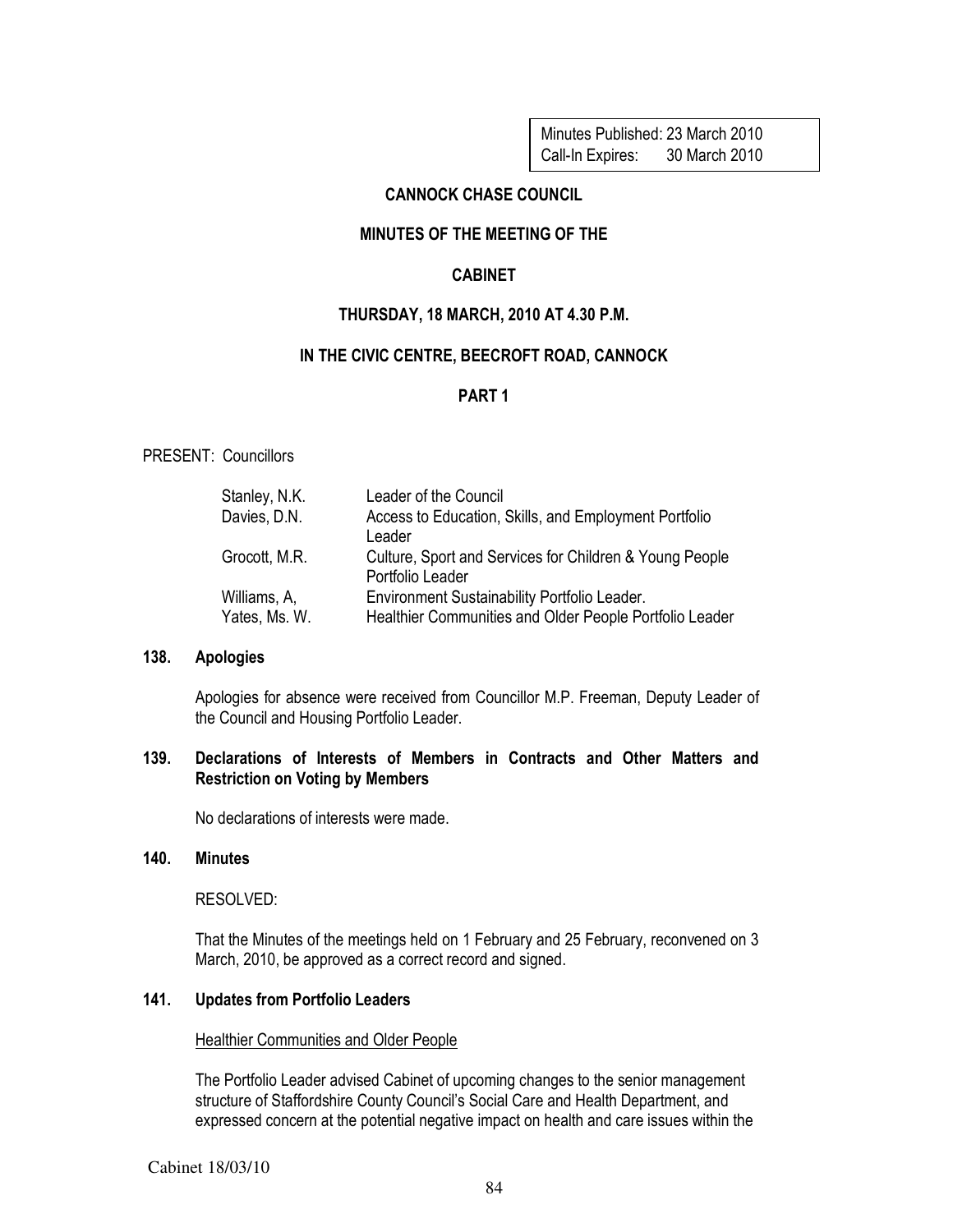Cannock Chase district. Of particular concern was the proposed reduction in the number of individual District Directors, resulting in Cannock Chase sharing a post with South Staffordshire at a time when the district has particular needs requiring a dedicated leadership approach.

The Leader enquired if the Council had been consulted on the restructuring, which had a direct impact on provision of Council services, as outlined by the Portfolio Leader.

The Chief Executive confirmed that he had been advised of the proposals, and that the County had felt it needed to act swiftly in order that affected Officers avoided the pensions "blackhole". Nonetheless, he advised that he had made representations to the County Council in support of a dedicated District Director for Cannock Chase, and would continue to do so through appropriate forums, such as the Blake Triangle project.

### Culture, Sport and Services for Children & Young People

The Portfolio Leader advised that the Sports and Arts Development section had secured over £170,ooo worth of funding to deliver a variety of projects across the District.

# 142. Forward Plan

 Consideration was given to the Forward Plan of Decisions for the period March – June, 2010 (Enclosure 5.1 – 5.2 of the Official Minutes of the Council).

The Director of Culture and Regeneration circulated a revised Forward Plan, which:

- (i) removed the item in respect of "Approval of LDF Conservation Area: Appraisals and Management Plans", that was being considered as an agenda item, and
- (ii) set a timescale (29 April, 2010), for Cabinet consideration of "Approval of Cannock Chase LDF Pre-publication Core Strategy for Consultation"

# RESOLVED:

 That the revised Forward Plan of Decisions for the period March – June, 2010, be approved.

# 143. Part 1 Minutes of Policy Development Committees

# RESOLVED:

That the Part 1 Minutes of the following Policy Development Committees be received for information:

- (i) Culture, Sport and Services for Children and Young People 5 January, 2010.
- (ii) Environmental Sustainability 26 January, 2010.

The Environment Sustainability Portfolio Leader advised that delivery of the blue dry waste recycling bins would be during late June / early July, 2010.

# 144. Cannock Chase Local Development Framework (LDF) Conservation Areas:

#### Cabinet 18/03/10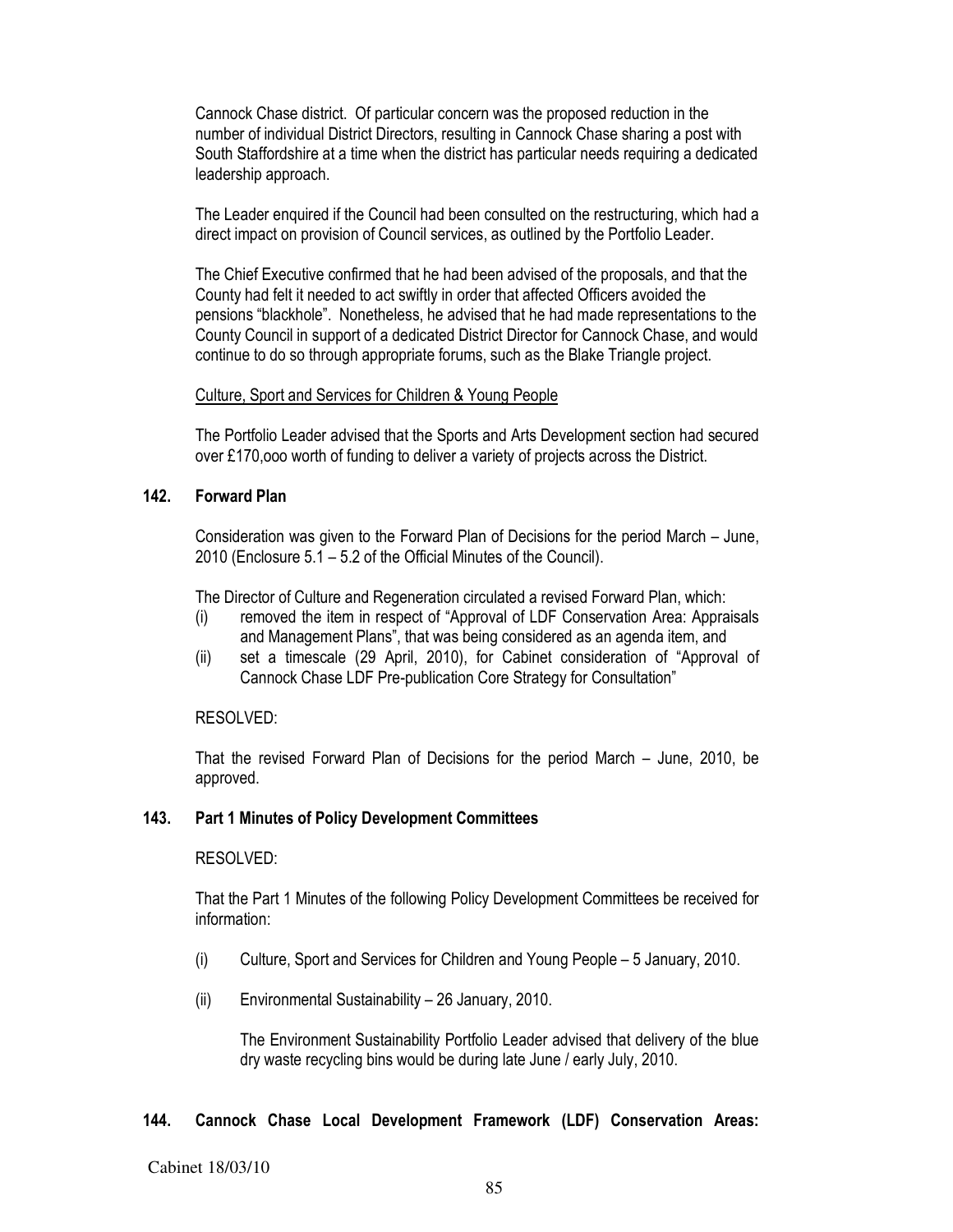### Appraisals and Management Plans

 Consideration was given to the report of the Director of Culture and Regeneration (Enclosure 7.1 – 7.7 of the Official Minutes of the Council).

#### RESOLVED:

That:

- (A) The following documents be approved for consultation:
	- (i) Draft Rugeley Town Centre Conservation Area Appraisal
	- (ii) Draft Trent and Mersey Canal Conservation Area Appraisal
	- (iii) Draft Generic Conservation Area Management Plan SPD
	- (iv) Draft Rugeley Town Centre Conservation Area Management Plan SPD
	- (v) Draft Brereton Conservation Area Management Plan SPD
- (B) The Director of Culture and Regeneration (or anyone so authorised by him), in consultation with the Environment Sustainability Leader, be authorised to make non-substantive changes to the above documents prior to consultation taking place.

### Reasons for the Decision

 Preparation of Conservation Area Appraisals and Management Plans are a recognised means of the Council meeting their duties under the Planning (Listed Buildings and Conservation Areas) Act 1990 to preserve and enhance Conservation Areas.

By aligning production of Conservation Area documents with the Local Development Framework plan making process, there will be advantages in terms of provision of a strengthened heritage evidence base and helping to demonstrate effective delivery. This was particularly the case with the package of documents presented which had been prioritised to support preparation of the Rugeley Town Centre Area Action Plan.

### 145. Proposed Boundary Extensions to the Talbot Street/Lichfield Street Conservation Area, Rugeley

 Consideration was given to the report of the Director of Culture and Regeneration (Enclosure 8.1 – 8.6 of the Official Minutes of the Council).

### RESOLVED:

 That the boundaries of the Talbot Street / Lichfield Street Conservation Area be extended as shown at Annex 1 to the Report, under Section 69 of the Planning (Listed Buildings and Conservation Areas) Act, 1990.

### Reasons for the Decision

It was considered appropriate to extend the boundary of the Talbot Street/Lichfield Street Conservation Area to include the Britannia public house and its car park at 1 Brereton Road, Rugeley.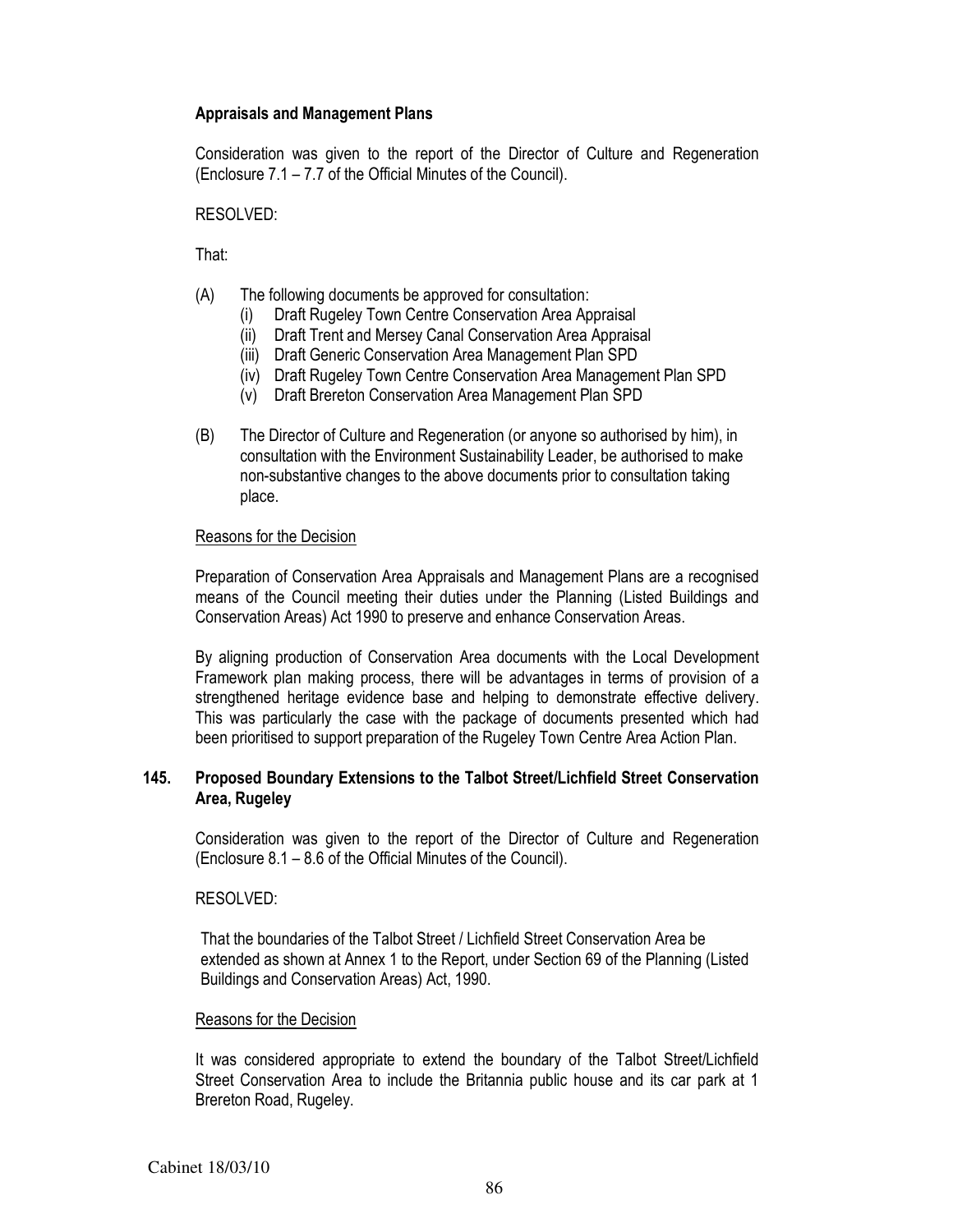The Britannia was of a similar character to other buildings in the Conservation Area and would contribute to its overall special architectural and historic interest, the character and appearance of which it is desirable to preserve or enhance. The boundary extension would protect the building from demolition and enable the Council to consider any subsequent proposals for its reuse in this light.

### 146. Joint Municipal Waste Management Strategy (JMWMS) waste Collection and Disposal Authority W2R Service Level Agreement

 Consideration was given to the report of the Director of Service Improvement (Enclosure 9.1 – 9.7 of the Official Minutes of the Council).

### RESOLVED:

That:

- (A) The contents of the report be noted.
- (B) The signing of a Service Level Agreement (SLA) with Staffordshire County Council as part of the action plan to deliver the targets and aspirations for the Joint Municipal Waste Management Strategy for Staffordshire & Stoke-on-Trent (JMWMS), entitled 'Zero Waste to Landfill by 2020' be approved.

#### Reasons for the Decision

The report recommended the Council as WCA should sign the service level agreement with the WDA, Staffordshire County Council.

The Council recognised the principal requirements for the award of PFI credits in respect of project W2R is that the County Council as WDA should enter into binding agreement with District Council WCA's to achieve the targets set out in the JMWMS.

The Council had previously signed up to the Joint Waste Management Strategy (JMWMS) and viewed the SLA in question as an extension to that strategy.

Agreement by the WDA and WCA to enter into the SLA would regulate the achievement of the targets set out in the JMWMS and the manner in which the recyclable municipal waste and biodegradable municipal waste will be dealt with in Staffordshire in the future.

### 147. Exclusion of the Public

### RESOLVED:

That the public be excluded from the remainder of the meeting because of the likely disclosure of exempt information as defined in Paragraphs 1, 2, 3, 4 and 6, Part 1, Schedule 12A of the Local Government Act 1972 (as amended).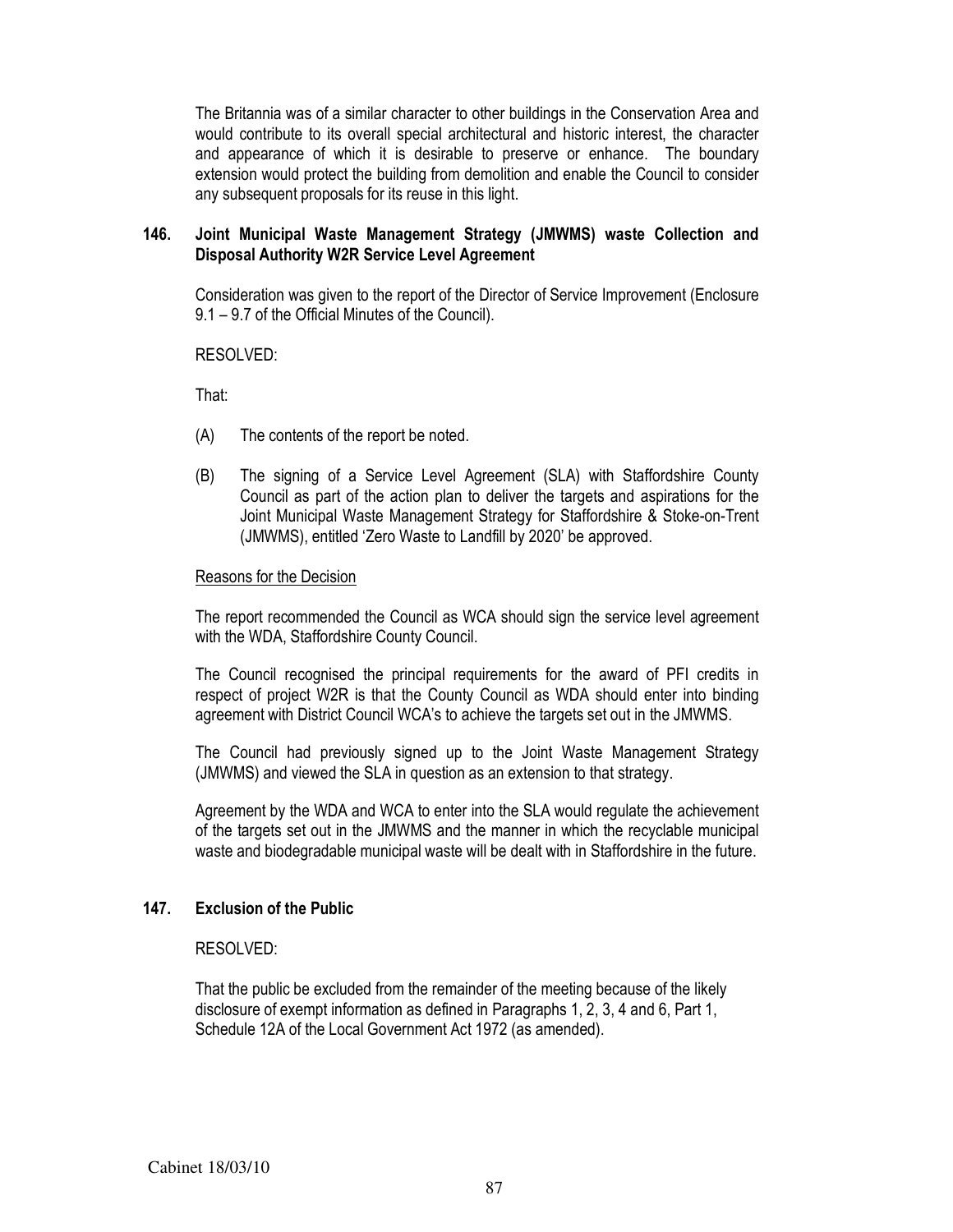# CANNOCK CHASE COUNCIL

# MINUTES OF THE MEETING OF THE

# CABINET

### THURSDAY, 18 MARCH, 2010 AT 4.30 P.M.

### IN THE CIVIC CENTRE, BEECROFT ROAD, CANNOCK

### PART 2

#### 148. Debt Recovery

 Consideration was given to the report of the Head of Financial Management (Enclosure 11.1 – 11.6 of the Official Minutes of the Council).

#### RESOLVED:

That:

- (A) The amounts detailed in Annexes 1 to 4 of the report be written off.
- (B) That the actions of the Head of Financial Management in writing off the irrecoverable debts, below £1,000 be noted.

#### Reason for the Decision

There was no reasonable prospect of the Council recovering the debts and so writing them off was the best conclusion. Should any of the debtors' circumstances change, such that the debts become recoverable, the Council's officers would take the appropriate action to resurrect the debts and recover them

### 149. Early Termination and Retirement of the Deputy Chief Executive

 Consideration was given to the report of the Chief Executive (Enclosure 12.1 – 12.6 of the Official Minutes of the Council).

RESOLVED:

That:

- (A) The negotiated Early Termination Package in respect of the Deputy Chief Executive be approved and the Chief Executive be authorised to sign the agreement on behalf of the Council, subject to approval by the Council's External Auditor.
- (B) The Council's Call In procedures be suspended in respect of the above recommendation, as the Call In process would delay the decision beyond the

Cabinet 18/03/10